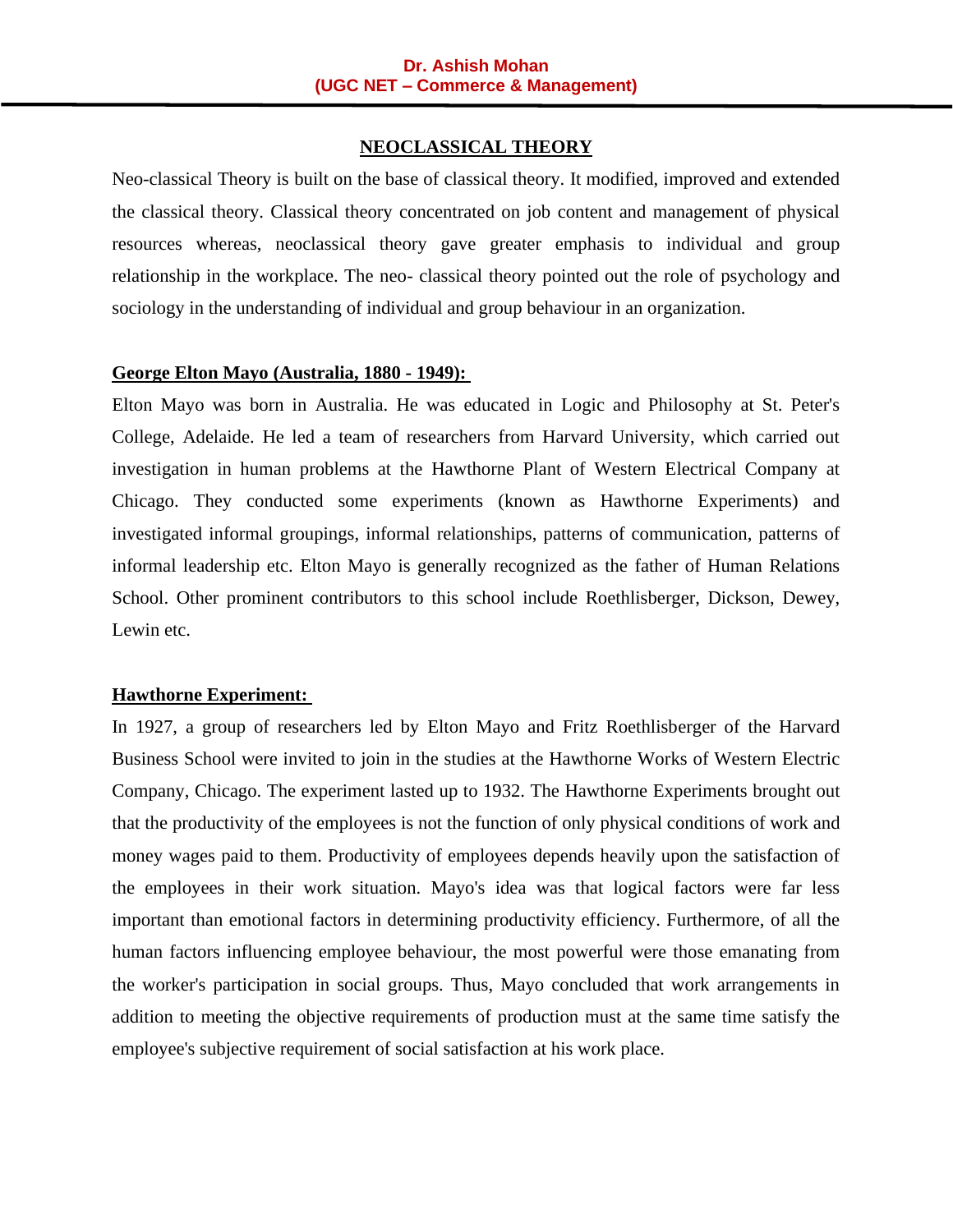The Hawthorne experiment consists of four parts. These parts are briefly described below:-

- 1. Illumination Experiment.
- 2. Relay Assembly Test Room Experiment.
- 3. Interviewing Programme.
- 4. Bank Wiring Test Room Experiment.

#### **1. Illumination Experiment:**

This experiment was conducted to establish relationship between output and illumination. When the intensity of light was increased, the output also increased. The output showed an upward trend even when the illumination was gradually brought down to the normal level. Therefore, it was concluded that there is no consistent relationship between output of workers and illumination in the factory. There must be some other factor which affected productivity.

#### **2. Relay Assembly Test Room Experiment:**

This phase aimed at knowing not only the impact of illumination on production but also other factors like length of the working day, rest hours, and other physical conditions. In this experiment, a small homogeneous work-group of six girls was constituted. These girls were friendly to each other and were asked to work in a very informal atmosphere under the supervision of a researcher. Productivity and morale increased considerably during the period of the experiment. Productivity went on increasing and stabilized at a high level even when all the improvements were taken away and the pre-test conditions were reintroduced. The researchers concluded that socio-psychological factors such as feeling of being important, recognition, attention, participation, cohesive work-group, and non-directive supervision held the key for higher productivity.

#### **3. Mass Interview Programme:**

The objective of this programme was to make a systematic study of the employees' attitudes which would reveal the meaning which their "working situation" has for them. The researchers interviewed a large number of workers with regard to their opinions on work,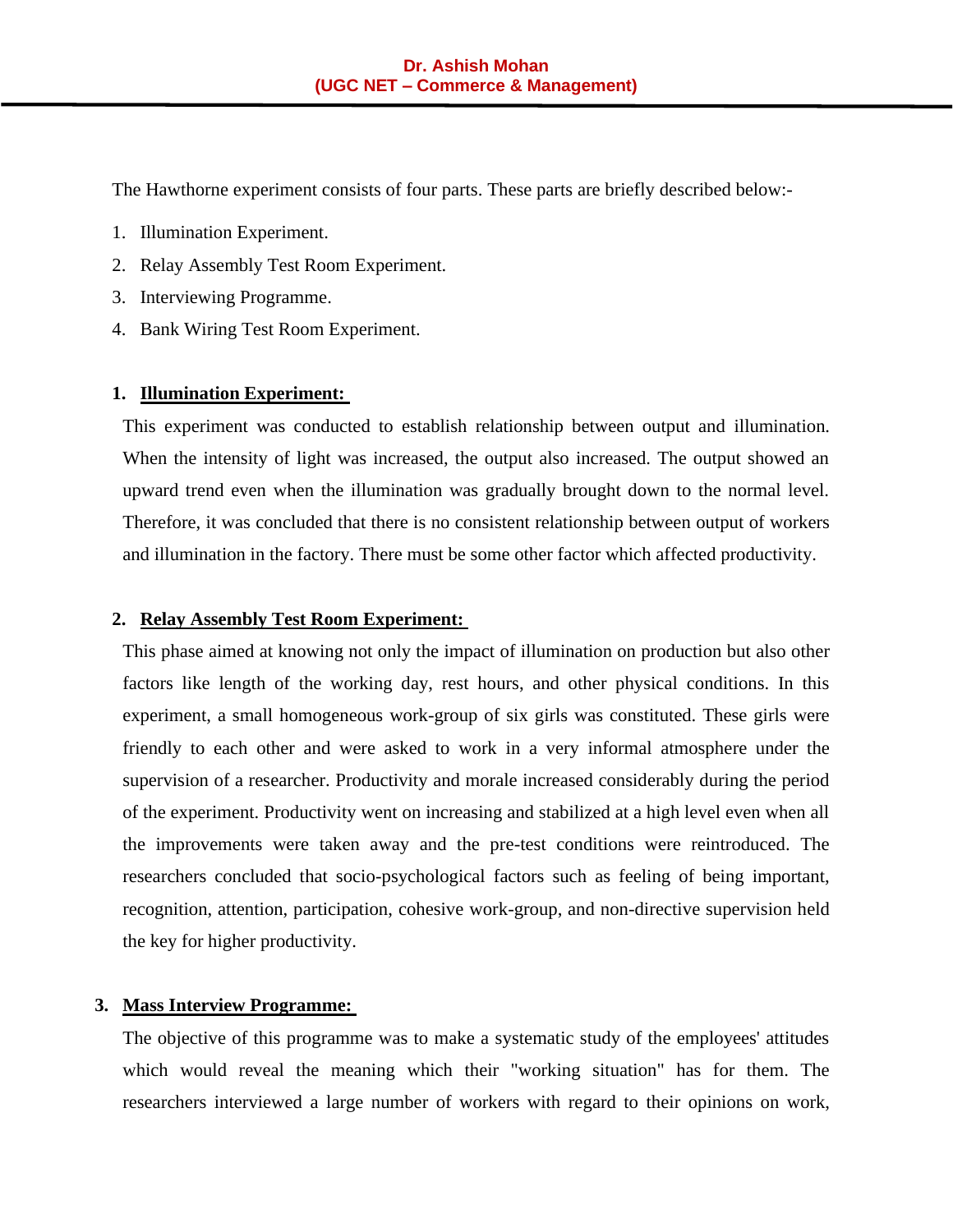working conditions and supervision. Initially, a direct approach was used whereby interviews asked questions considered important by managers and researchers. The researchers observed that the replies of the workmen were guarded. Therefore, this approach was replaced by an indirect technique, where the interviewer simply listened to what the workmen had to say. The findings confirmed the importance of social factors at work in the total work environment.

#### **4. Bank Wiring Test Room Experiment:**

This experiment was conducted by Roethlisberger and Dickson with a view to develop a new method of observation and obtaining more exact information about social groups within a company and also finding out the causes which restrict output. The experiment was conducted to study a group of workers under conditions which were as close as possible to normal. This group comprised of 14 workers. After the experiment, the production records of this group were compared with their earlier production records. It was observed that the group evolved its own production norms for each individual worker, which was made lower than those set by the management. Because of this, workers would produce only that much, thereby defeating the incentive system. Those workers who tried to produce more than the group norms were isolated, harassed or punished by the group. The findings of the study are:-

- i. Each individual was restricting output.
- ii. The group had its own "unofficial" standards of performance.
- iii. Individual output remained fairly constant over a period of time.
- iv. Informal groups play an important role in the working of an organization.

#### **Contributions of the Hawthorne Experiment:**

Elton Mayo and his associates conducted their studies in the Hawthorne plant of the Western Electrical Company, U.S.A., between 1927 and 1930. According to them, **Behavioural Science** methods have many areas of application in management. The important features of the Hawthorne Experiment are:-

1. A business organization is basically a social system. It is not just a techno-economic system.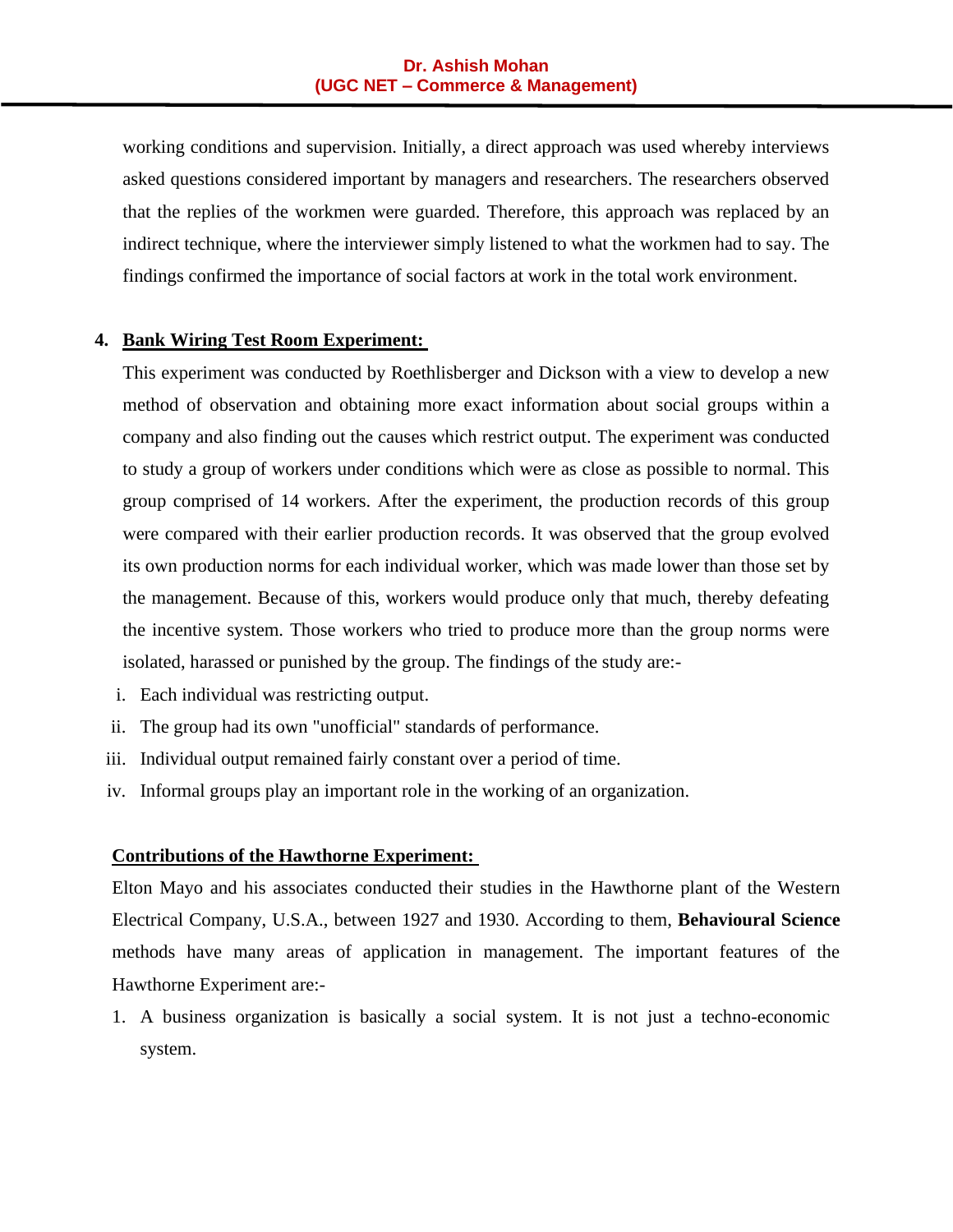- 2. The employer can be motivated by psychological and social wants because his behaviour is also influenced by feelings, emotions and attitudes. Thus economic incentives are not the only method to motivate people.
- 3. Management must learn to develop co-operative attitudes and not rely merely on command.
- 4. Participation becomes an important instrument in human relations movement. In order to achieve participation, effective two-way communication network is essential.
- 5. Productivity is linked with employee satisfaction in any business organization. Therefore management must take greater interest in employee satisfaction.
- 6. Group psychology plays an important role in any business organization. We must therefore rely more on informal group effort.
- 7. The neo-classical theory emphasizes that man is a living machine and he is far more important than the inanimate machine. Hence, the key to higher productivity lies in employee morale. High morale results in higher output.

### **Elements of Behavioural Theory:**

There are three elements of behavioural theory:

## **1. The Individual:**

The neoclassical theory emphasized that individual differences must be recognised. An individual has feelings, emotions, perception and attitude. Each person is unique. He brings to the job situation certain attitudes, beliefs and ways of life, as well as skills. He has certain meaning of his job, his supervision, working conditions etc. The inner world of the worker is more important than the external reality in the determination of productivity. Thus human relations at work determine the rise or fall in productivity. Therefore human relationists advocate the adoption of multidimensional model of motivation which is based upon economic, individual and social factors.

## **2. Work Groups:**

Workers are not isolated; they are social beings and should be treated as such by management. The existence of informal organization is natural. The neo-classical theory describes the vital effects of group psychology and behaviour on motivation and productivity.